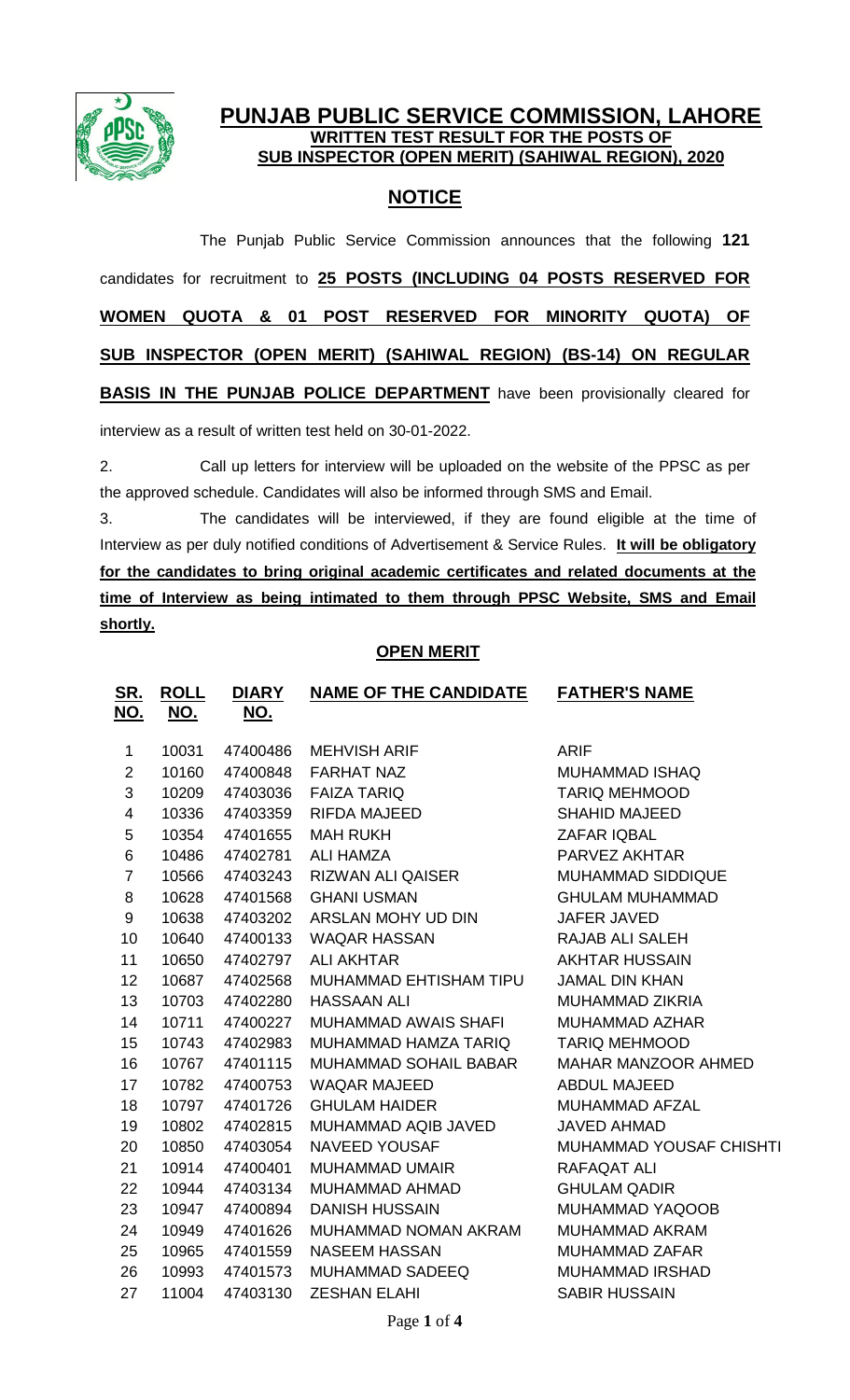| 28 | 11039 | 47400526       | <b>ALI AHMAD</b>                 |
|----|-------|----------------|----------------------------------|
| 29 |       | 11047 47400776 | MUHAMMAD MASOOM                  |
| 30 |       |                | 11106 47401516 MUHAMMAD AHMAD    |
| 31 |       |                | 11111 47400495 TARIQ NAWAZ       |
| 32 |       | 11113 47400778 | YOUSAF RAZA                      |
| 33 |       | 11114 47400584 | <b>MUHAMMAD AHSAN SHAHID</b>     |
| 34 |       | 11173 47401618 | ANEES UR REHMAN                  |
| 35 |       | 11282 47400707 | <b>MUZMMAL IQBAL</b>             |
| 36 |       | 11297 47400507 | <b>MUHAMMAD AFTAB</b>            |
| 37 |       | 11337 47401733 | MUHAMMAD NOUMAN NAZIR            |
| 38 |       | 11376 47402958 | <b>UMAIR AHMAD</b>               |
| 39 |       |                | 11391 47400594 GULFAM QADIR      |
| 40 |       | 11397 47400002 | NASIR ALI                        |
| 41 |       |                | 11404 47402251 MALIK WALEED ASIF |
|    |       |                |                                  |
| 42 |       |                | 11426 47400275 HUMMAYUN ZAHIR    |
| 43 |       | 11440 47403346 | <b>ABRAR AHMAD</b>               |
| 44 |       | 11452 47401288 | <b>ZAHEER HASSAN</b>             |
| 45 |       | 11471 47401441 | <b>TOQEER AHMAD KHAN</b>         |
| 46 |       |                | 11492 47400480 AMJAD KHALID      |
| 47 |       | 11501 47401088 | <b>HAFIZ ASAD UR REHMAN</b>      |
| 48 |       | 11546 47400545 | ISRAR AHMAD                      |
| 49 |       | 11585 47402077 | <b>AJMAL HASSAN</b>              |
| 50 |       |                | 11661 47400582 HAMMAD SHARIF     |
| 51 |       | 11736 47400575 | <b>AMIR JAVAID</b>               |
| 52 | 11754 | 47401582       | <b>SAJJAD RASUL</b>              |
| 53 | 11755 | 47400285       | MUHAMMAD HAMZA IQBAL             |
| 54 | 11766 |                | 47400016 MUHAMMAD ZAMAN          |
| 55 |       | 11836 47403185 | <b>MUHAMMAD IMRAN</b>            |
| 56 |       |                | 11843 47402857 MADAD ALI         |
| 57 |       | 11891 47400346 | <b>MUHAMMAD HASSAAN ALI</b>      |
| 58 | 11931 | 47401597       | <b>HAMZA ISHAAQ</b>              |
| 59 | 11936 | 47400550       | <b>MOHSIN ALI</b>                |
| 60 | 11969 | 47402840       | <b>JUNAID AKRAM</b>              |
| 61 | 12007 | 47400155       | <b>AFTAB NASIR</b>               |
| 62 | 12010 | 47400369       | <b>AHSAN FIAZ</b>                |
| 63 | 12094 | 47402831       | <b>GHULAM NABI</b>               |
| 64 | 12157 | 47400284       | <b>HAFIZ M FAIZAN HAIDER</b>     |
| 65 | 12166 | 47400959       | SHEHZAD ALI                      |
| 66 | 12169 | 47401905       | <b>MOHSIN HASSAN KHAN</b>        |
| 67 | 12241 | 47401736       | MUHAMMAD FAISAL IQBAL            |
| 68 | 12349 | 47402472       | MUHAMMAD SHAH JAHAN              |
| 69 | 12412 | 47400705       | <b>ASIF ALI</b>                  |
| 70 | 12449 | 47402599       | <b>TALIB HUSSAIN</b>             |
| 71 | 12456 | 47401361       | <b>MUHAMMAD BILAL</b>            |
| 72 | 12466 | 47401204       | MUHAMMAD NAWAZ SHARIF            |
| 73 | 12518 | 47400521       | <b>TARIQ MAHMOOD</b>             |
| 74 | 12523 | 47401504       | <b>ALI IMRAN</b>                 |
| 75 | 12566 | 47400204       | <b>IJAZ AHMAD</b>                |
| 76 | 12594 | 47400333       | <b>AZHAR IQBAL</b>               |
| 77 | 12662 | 47402500       | WASEEM AKRAM                     |
| 78 | 12703 | 47402581       | <b>MUHAMMAD KASHIF RAFIQUE</b>   |
| 79 | 12723 | 47400431       | RIASAT ALI                       |
| 80 | 12726 | 47402400       | <b>SANAM REHMAN</b>              |
| 81 | 12755 | 47400595       | <b>MUHAMMAD BILAL AKHTAR</b>     |
| 82 | 12782 | 47402346       | <b>MUSTANSAR YAR</b>             |
| 83 | 12807 | 47401065       | <b>TAHIR FAROOQ</b>              |
| 84 | 20066 | 47402832       | <b>KHALIQ DAD</b>                |
| 85 | 30043 | 47403426       | <b>ALIA KALSOOM</b>              |
| 86 | 30075 | 47402589       | <b>ADNAN RASOOL</b>              |

MUHAMMAD SHABAN ALLAH DITTA MANZOOR AHMAD MUHAMMAD NAWAZ NAZEER AHAMD MUHAMMAD SHAHID NAZIR MUHAMMAD IFTIKHAR MUHAMMAD IQBAL MUHAMMAD HANIF **NAZIR HUSSAIN** MUHAMMAD AHMAD **GHULAM QADIR** MUHAMMAD YASIN ASIF MEHMOOD ZAHIR-UD-DIN BABAR SHAMAS ISLAM **FARZAND ALI** ABDUR RASHEED KHALID MEHMOOD ABDUL MALIK MUHAMMAD SHAN BASHIR AHMAD MUHAMMAD SHARIF MUHAMMAD YASEEN **GHULAM RASUL** MUHAMMAD IQBAL MUHAMMAD YAQOOB MUHAMMAD RAMZAN **GHULAM DASTAGIR ANJUM ALI SHER** MOHAMMAD ISHAAQ SHOUKAT ALI MUHAMMAD AKRAM **NASIR SALEEM** FIAZ AKHTAR MUHAMMAD AMIN M AIZAZ AHMAD **MUSHTAQ AHMAD** SADI AHMAD **NOSHER KHAN** MUZAMMAL HUSSAIN **MEHAR ZAIN UL ABIDIN** MUHAMMAD YAQOOB ABDUL SATTAR SAKHAWAT ALI SARDAR ALI MUHAMMAD TUFAIL GHULAM RASOOL **ZULFIQAR ALI** ZAHOOR AHMAD MUHAMMAD RAFIQUE MUKHTAR AHMAD ABDUL REHMAN MUHAMMAD AKHTAR MUHAMMAD YAR **ALLAH DITTA** AHMAD YAR MUHAMMAD ASLAM **GHULAM RASOOL**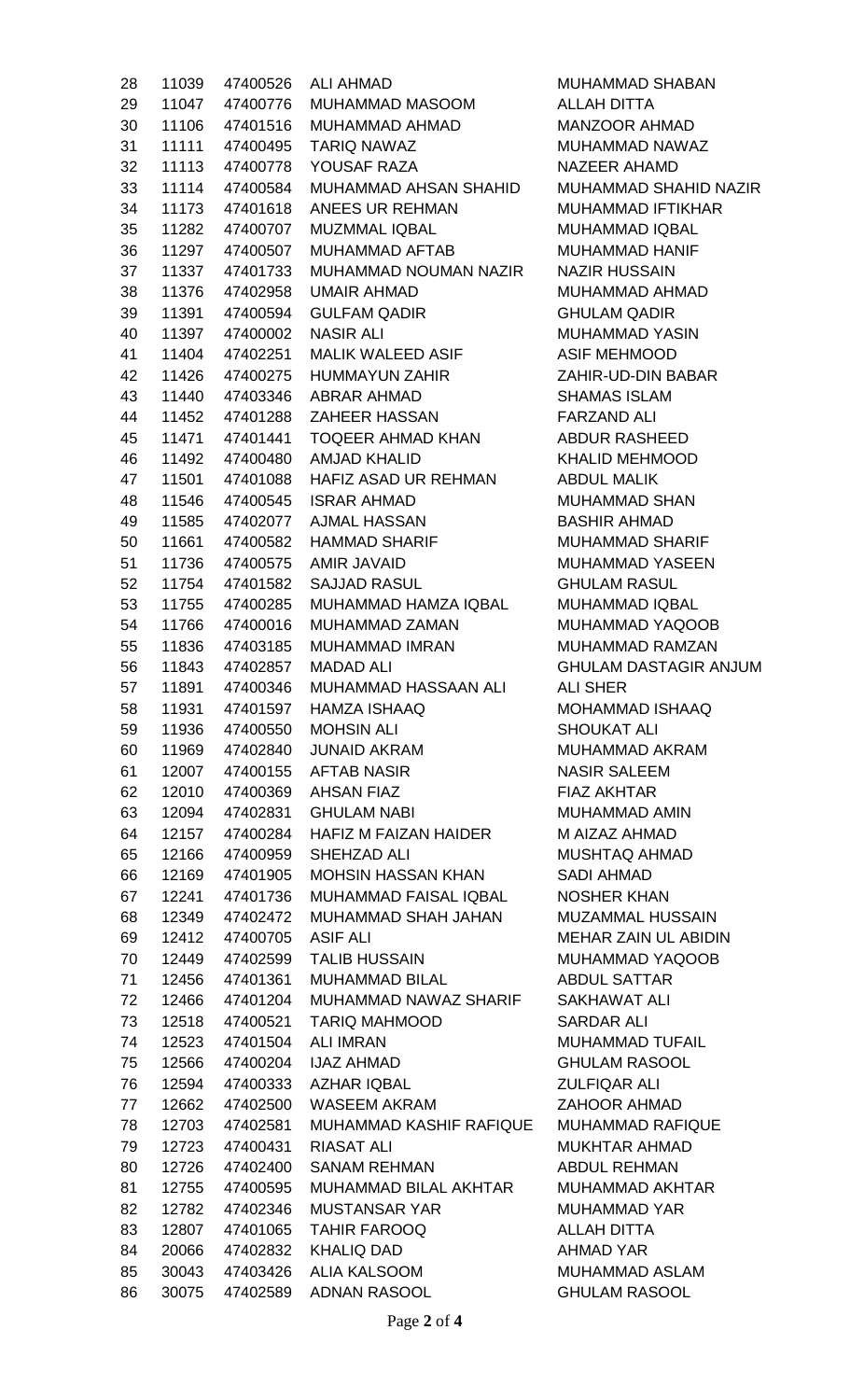| 87  | 30087 | 47402945 | RAHEEL ANWAR             | MUHAMMAD SHAHID ANWAR      |
|-----|-------|----------|--------------------------|----------------------------|
| 88  | 30170 | 47401093 | MUHAMMAD BILAL SAEED     | MUHAMMAD SAEED ANWAR       |
| 89  | 50050 | 47401460 | <b>FATIMA RASOOL</b>     | <b>GHULAM RASOOL</b>       |
| 90  | 50051 | 47403419 | RABIA RASOOL             | <b>GHULAM RASOOL</b>       |
| 91  | 50060 | 47400316 | <b>SHAMILA RANI</b>      | <b>ALLAH DITTA</b>         |
| 92  | 50091 | 47402405 | FAYYAZ AHMAD             | <b>FARZAND</b>             |
| 93  | 50147 | 47400943 | MUHAMMAD WASIQ           | <b>ABDUL SAMAD</b>         |
| 94  | 50152 | 47402804 | ZEESHAN HUSSAIN RIAZ     | <b>MUHAMMAD RIAZ</b>       |
| 95  | 50184 | 47401280 | MUHAMMAD UMAR            | <b>AMIR WAQAR</b>          |
| 96  | 50246 | 47400381 | AHTISHAM KHADAM          | <b>KHADAM ALI</b>          |
| 97  | 50295 | 47400662 | <b>JAMSHED ALI</b>       | RASHEED AHMAD              |
| 98  | 50315 | 47400961 | AKMAL SHEHZAD            | <b>MUHAMMAD YAR</b>        |
| 99  | 50325 | 47401918 | HASNAT MUZAFFAR          | <b>MUZAFFAR HUSSAIN</b>    |
| 100 | 50417 | 47401711 | <b>AFTAB AHMAD</b>       | <b>BASHIR AHMAD HAIDAR</b> |
| 101 | 50427 | 47400001 | BINYABEEN IQBAL          | MUHAMMAD IQBAL JAVAID      |
| 102 | 50438 | 47401335 | <b>FAISAL NAZIR SAHI</b> | NAZIR AHMED                |
| 103 | 50576 | 47403120 | MUHAMMAD SHAHID          | <b>ALI SHER</b>            |
| 104 | 50586 | 47400885 | <b>ALI AKBAR</b>         | MUHAMMAD MIQDAD            |
| 105 | 50591 | 47402300 | MUHAMMAD ADNAN           | <b>MUHAMMAD SULEMAN</b>    |
| 106 | 50600 | 47402870 | <b>MOHSIN IQBAL</b>      | <b>MUHAMMAD IQBAL</b>      |
| 107 | 50608 | 47401454 | <b>MUDASSAR SOHAIL</b>   | <b>MOHAMMAD RAMZAN</b>     |
| 108 | 50643 | 47401511 | <b>ABDUS SALAM</b>       | <b>ABDUL SATTAR</b>        |

### **WOMEN QUOTA**

| SR.<br><u>NO.</u> | <b>ROLL</b><br>NO. | <b>DIARY</b><br>NO. | <b>NAME OF THE CANDIDATE</b> | <b>FATHER'S NAME</b>  |
|-------------------|--------------------|---------------------|------------------------------|-----------------------|
| 109               | 10138              | 47403077            | <b>SADIA SHAFIQ</b>          | MUHAMMAD SHAFIQ       |
| 110               | 10197              | 47402531            | <b>MARYAM SAEED</b>          | <b>MUHAMMAD SAEED</b> |
| 111               | 10242              | 47402728            | <b>HAMDA ABBAS</b>           | <b>MUHAMMAD ABBAS</b> |
| 112               | 10279              | 47401901            | FARIHA AMIN                  | MUHAMMAD AMIN         |
| 113               | 10302              | 47402782            | AYESHA PARVAIZ               | PARVAIZ AKHTAR        |
| 114               | 10326              | 47400448            | <b>IQRA SABIR</b>            | <b>MUHAMMAD SABIR</b> |
| 115               | 10346              | 47403738            | <b>SAIRA USMAN</b>           | RAO MUHAMMAD USMAN    |
| 116               | 10350              | 47401548            | <b>NIMRA ASIF</b>            | RANA ASIF MEHMOOD     |
| 117               | 10389              | 47401112            | <b>AROOJ SEHAR</b>           | <b>MUHAMMAD SAKHY</b> |
| 118               | 50009              | 47402595            | MARYAM BATOOL                | <b>GHULAM HAIDER</b>  |
| 119               | 50053              | 47402126            | YASMEEN ALAM                 | <b>ALAM SHER</b>      |
|                   |                    |                     |                              |                       |

 Candidates **at Sr. Nos. 01 to 05, 85, 89, 90 & 91 (Open Merit)** are also qualified against **Women Quota.**

## **MINORITY QUOTA**

| <u>SR.</u><br>NO. | <b>ROLL</b><br>NO. | <b>DIARY</b><br>NO. | <b>NAME OF THE CANDIDATE</b>                             | <b>FATHER'S NAME</b>          |
|-------------------|--------------------|---------------------|----------------------------------------------------------|-------------------------------|
| 120.<br>121       |                    |                     | 11619 47403215 NADEEM MASIH<br>30067 47400706 AFAZ MORSE | KHURSHEED MASIH<br>MORSE ROSE |

4. **03** Candidates bearing **Roll Nos.10766, 12495 & 12502** failed to write the paper code and fill the relevant bubble code on their answer sheets. Therefore, according to P.D. No. 16.28 (b) of PPSC Policy Decision-2016, their Answer Sheets were not marked and their candidature has been cancelled.